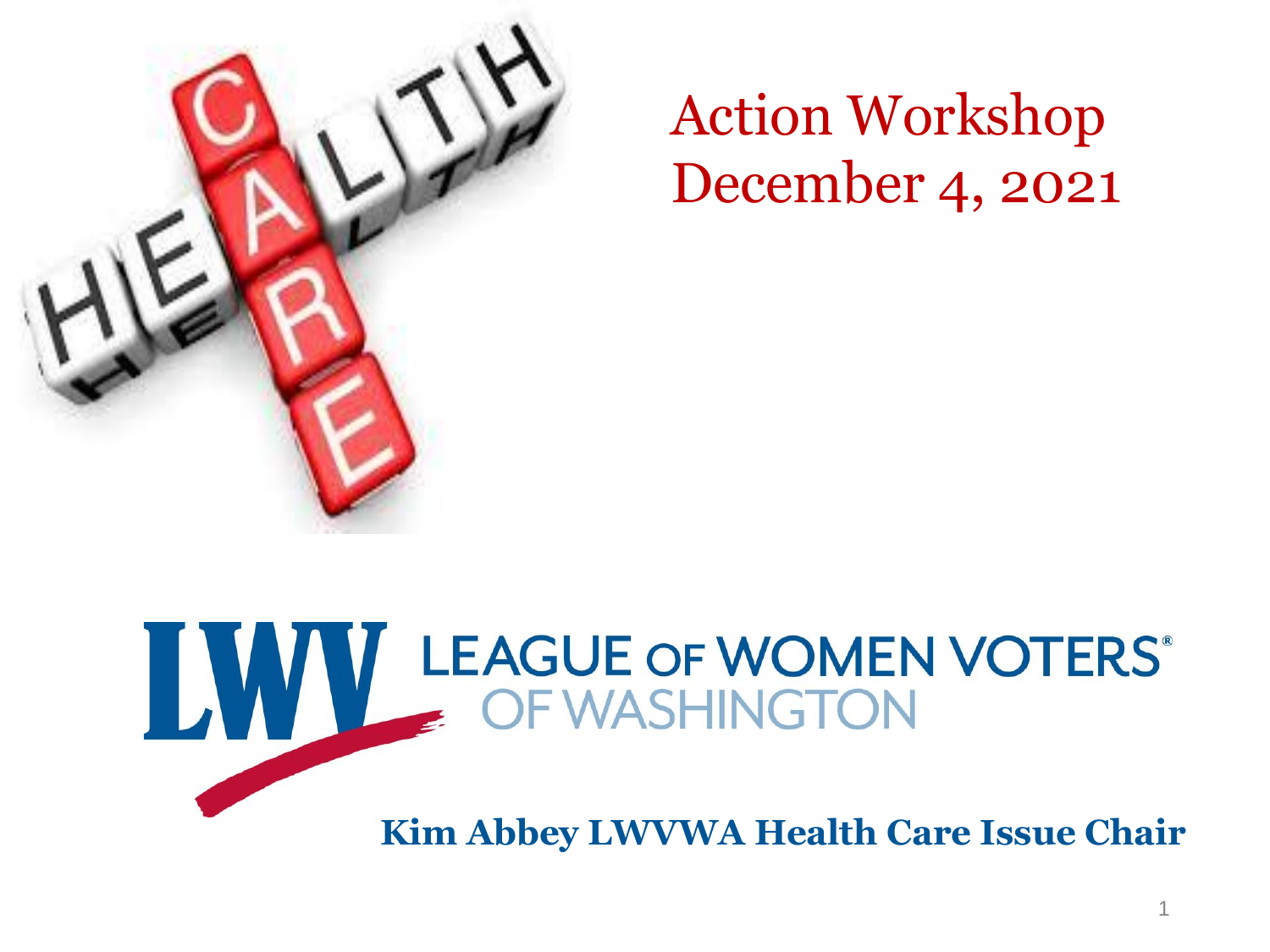## **The LWVWA Position on Health Care**

Programs in Action- on the LWVWA (<https://lwvwa.org/>) website click the Advocacy tab and open Issues.

Health care policies need to:

"ensure universal access for all residents to a comprehensive, uniform, and affordable set of health services. These services shall be available regardless of one's health status (i.e. , pre-existing conditions) or financial status"

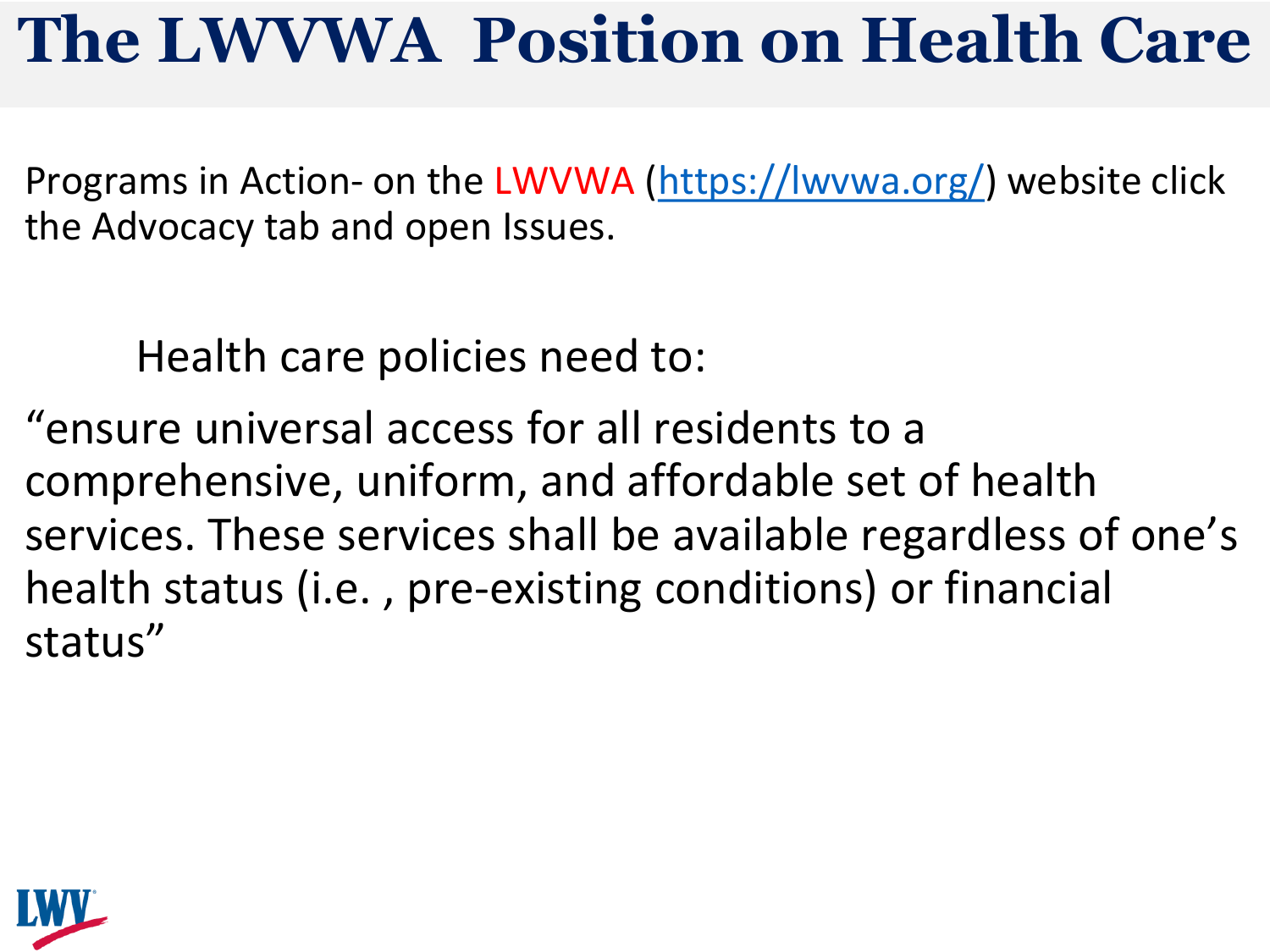## **The LWVUS Positions on Health Care**

The League "believes that a basic level of quality health care at an affordable cost should be available to all U.S. residents.

Every U.S. resident should have access to a basic level of care that includes the prevention of disease, health promotion and education, primary care (including prenatal and reproductive health), acute care, long-term care and mental health care.

Every U.S. resident should have access to affordable, quality inand out-patient, behavior health care, including needed medications and supportive service that is integrated with, and achieves parity with, physical health care.

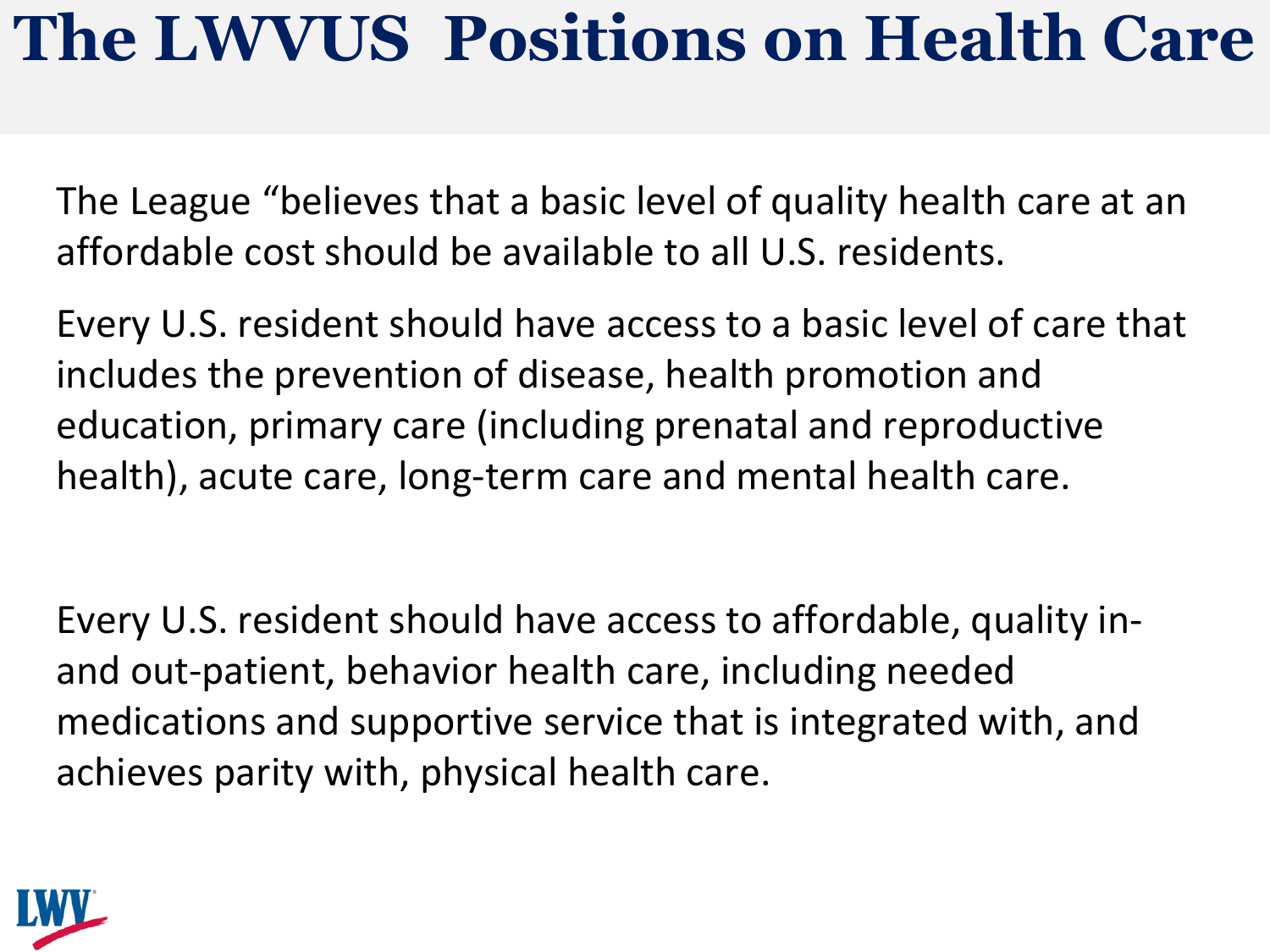# **The LWVUS Positions on Health Care (cont'd)**

Dental, vision, and hearing care also are important but lower in priority.

Under any system of health care reform, consumers/patients should be permitted to purchase services or insurance coverage beyond the basic lever.

"The League favors a national health insurance plan financed through general taxes in place or individual insurance premiums. As the United States moves toward a national health insurance plan, an employer-based system of health care reform that provides universal access is acceptable to the League."

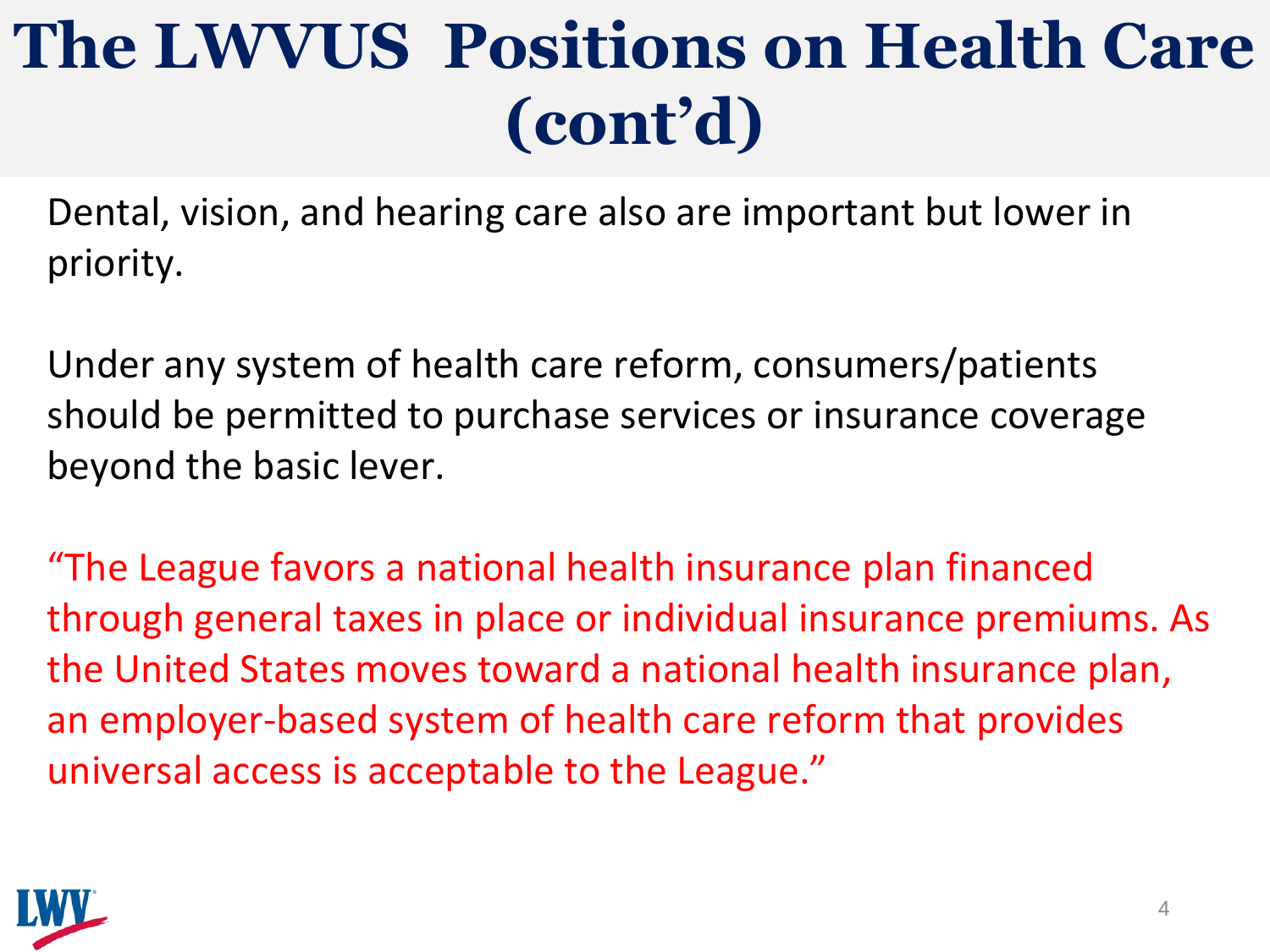## **Summary of the Bills of the 2021 Legislative Session (Passed)**

#### • **SB 5399 established the Universal Health Care Commission**

- This 15-member commission has the responsibility to continue to develop a path to provide universal coverage.
- **HB 1086 Creating the State Office of Behavioral Health Consumer Advocacy** 
	- Passed unanimously in the House and Senate. Supported by NAMI
- **HB 1325 The Partnership Access Line (PAL)** 
	- For parents needing child/teen behavioral health services was established
- **SB 5195 Concerning Prescribing Opioid Overdose Reversal Medication** 
	- Passed

#### • **HB 1196 Concerning audio-only telemedicine**

• Passed and requires reimbursement for audio-only telemedicine services

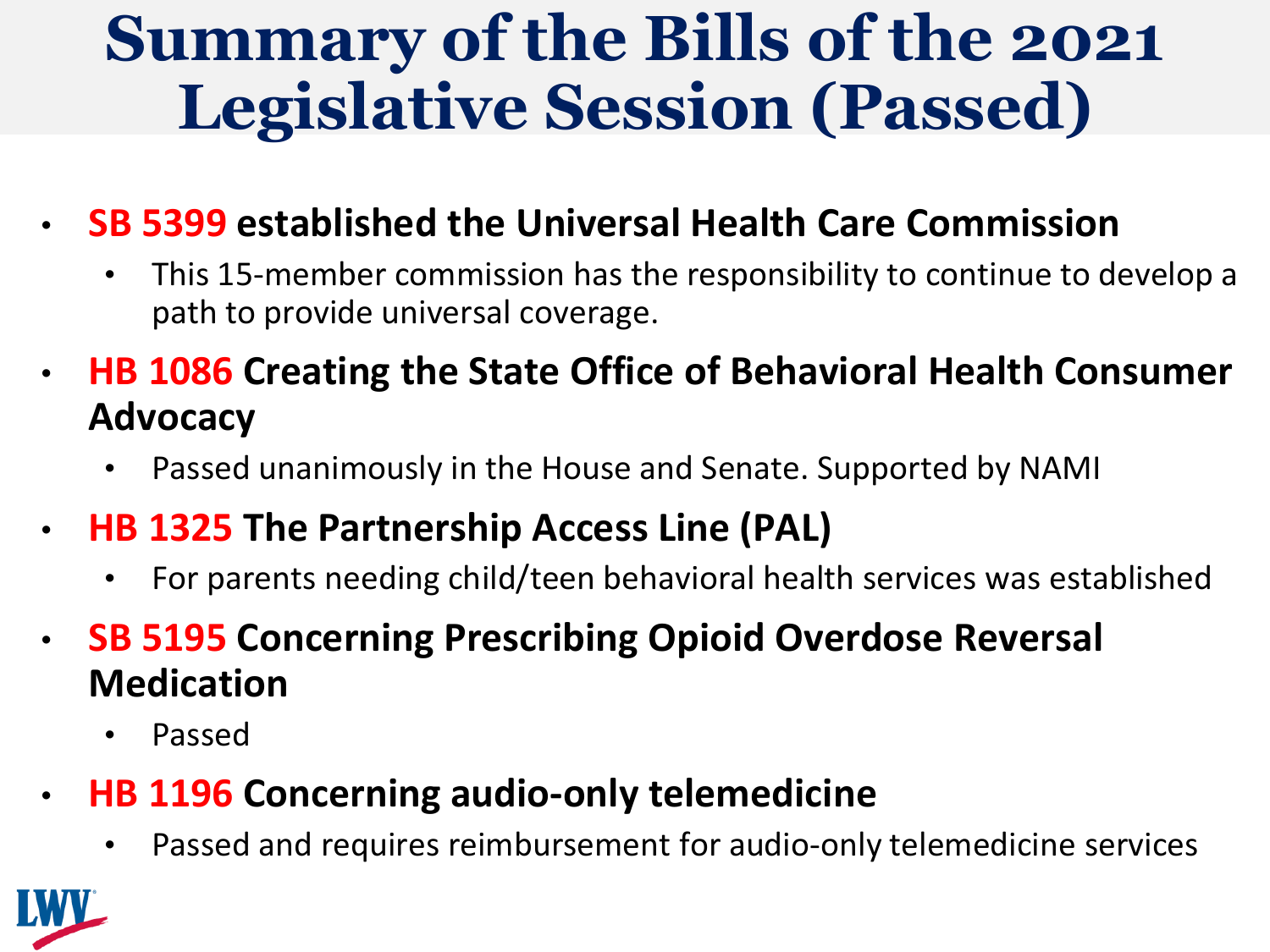### **Summary of the Bills of the 2021 Legislative Session (Passed)**

#### • **HB 1225 Concerning School-based Health Centers**

• Will develop and award grant funding for school-based clinics and coordinate with the statewide nonprofit organization, educational service districts, the Health Care Authority, hosting school districts, and the Office of the Insurance Commissioner to provide support to SBHCs.

#### • **SB 5052 Concerning the creation of health equity zones**

The state intends to work with community leaders within the health equity zones to share information and coordinate efforts with the goal of addressing the most urgent needs.

#### • **SB 5068 Improving maternal health outcomes by extending coverage during the postpartum period**

• Postpartum Medicaid coverage currently ends 60 days after pregnancy. Extending health care coverage through the first year postpartum is one of the best tools for increasing access to care and improving maternal and infant health.

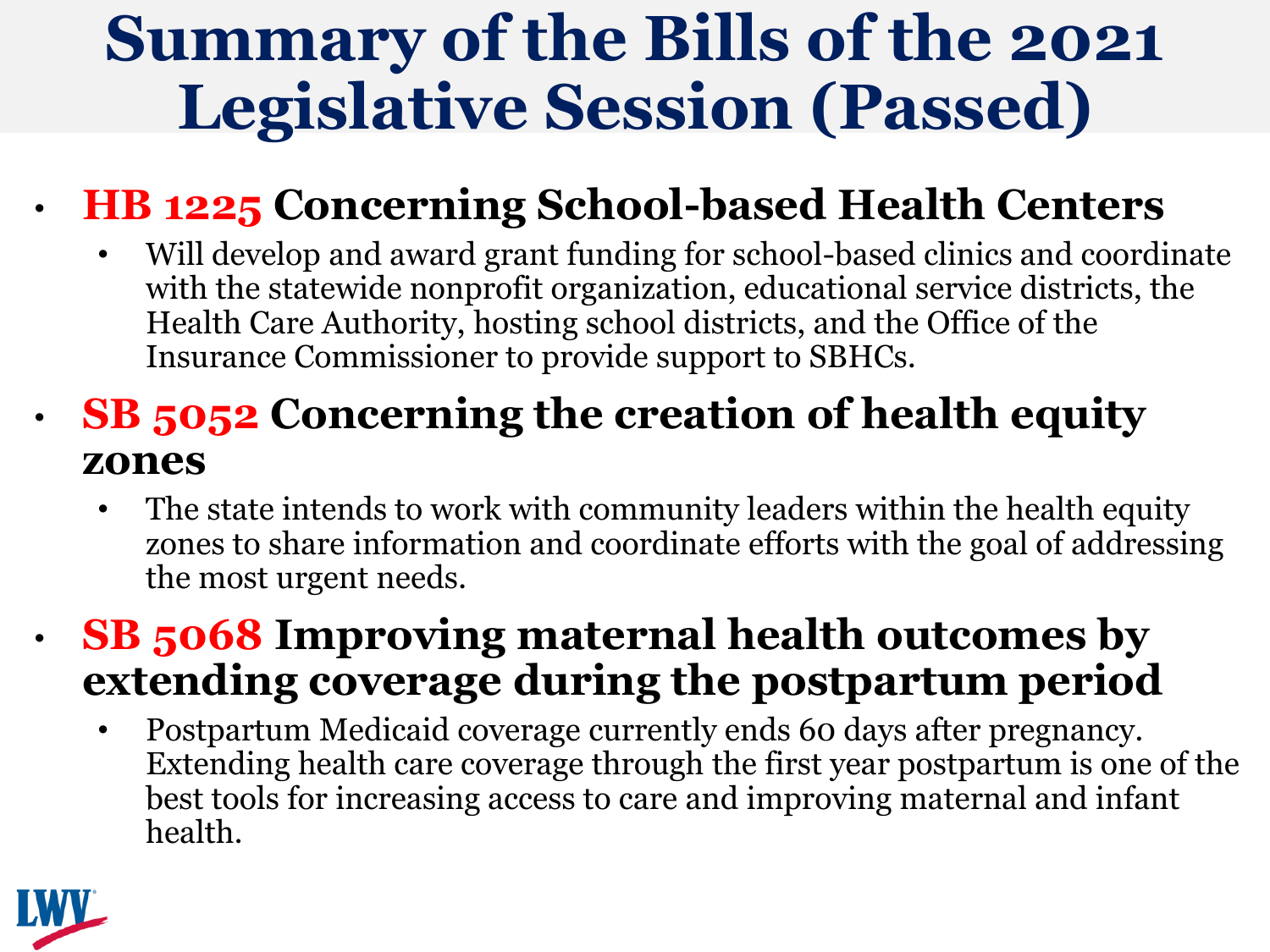#### **SB 5399 Established the Universal Health Care Commission**

Commissioners have been named by the Governor.

HCHR (Health Care is a Human Right) has a subcommittee to monitor the meetings and actions.

Kelly Powers and Mo Brinck-Lund are co-chairs of this sub-committee. Contact them, emails are in the chat.

Health Care for All-WA sponsors a 'Meet the Commissioners' zoom on Dec. 8, 7 PM – see the website to join.

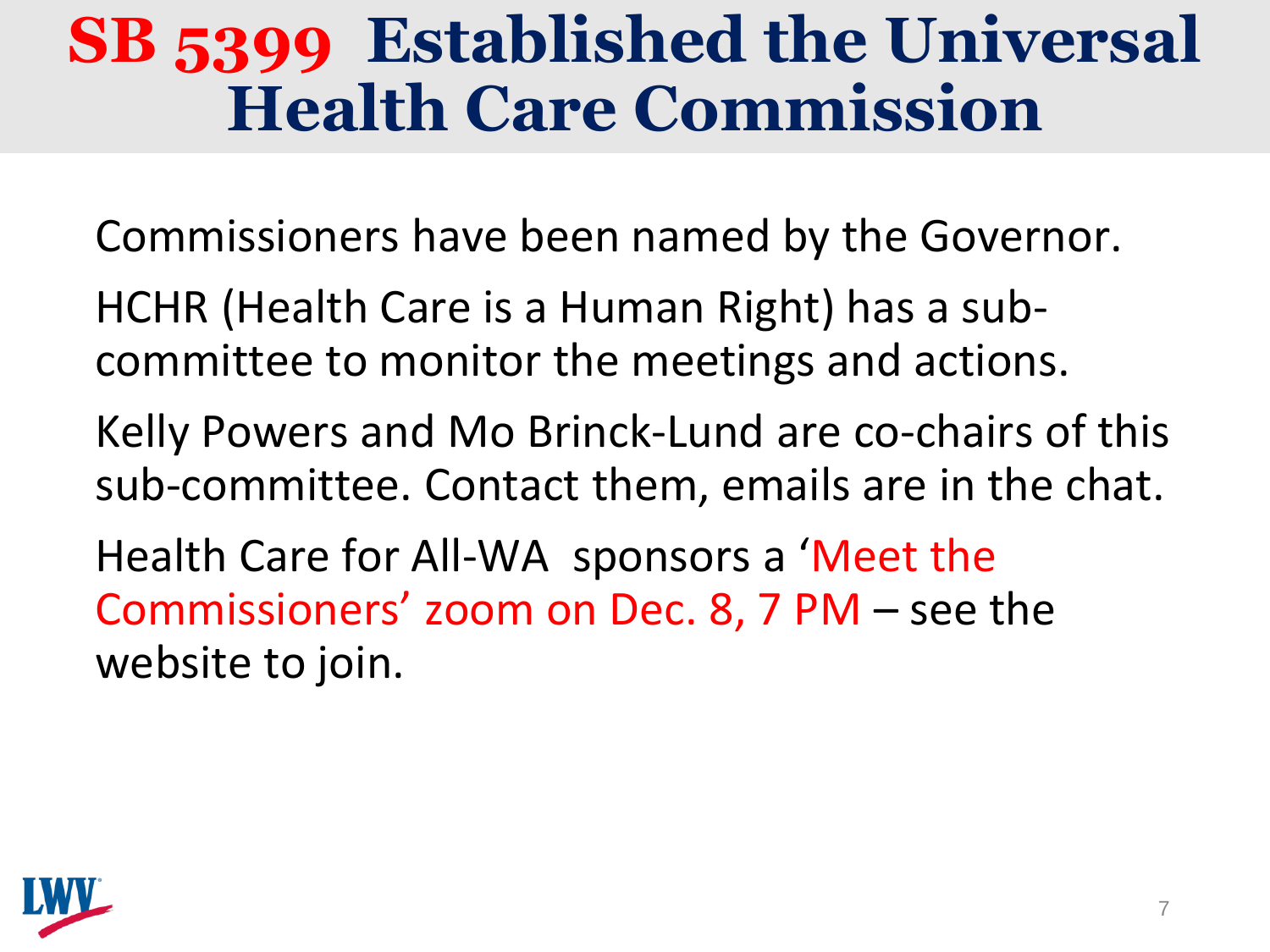#### **Priorities for the 2022 Legislation Session**

- **HB 1047 Requiring coverage for hearing instruments for children and adolescents**
	- A health carrier offering a health plan issued or renewed on or after Jan. 1, 2023, must include coverage for hearing instruments for persons who are 18 years of age or younger, with refitting every 36 months.

#### • **SB 5142 Establishing the profession of Dental Therapist**

- Will be re-introduced
- Adding the dental therapist to the dental team will expand the dental clinic team and address racial and ethnic disparities in urban and rural dental health care
- **HB 1141 Increasing access to the Death with Dignity Act**
	- Makes changes to the 2009 Death with Dignity Act, mainly changes 'physician' to 'qualified medical provider' and eliminates the 15-day waiting period and reduces it to 72 hours

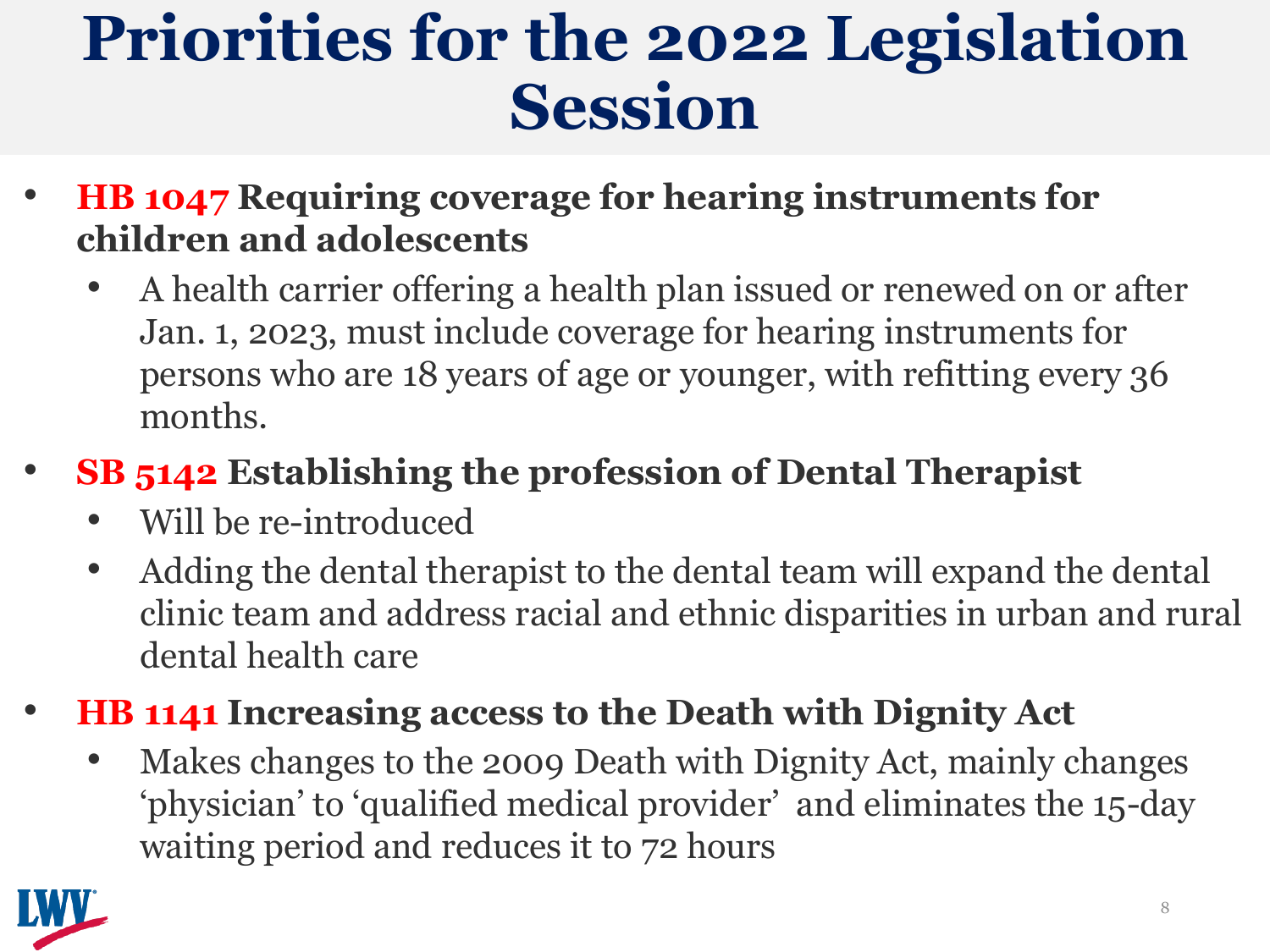## **Priorities for the 2022 Legislation Session (cont'd)**

- **SB 5335 Concerning the acquisition of health care facilities and mergers**
	- Health system acquisitions must improve, rather than harm, access to affordable quality health care.
	- The legislature is committed to ensuring that Washingtonians have access to the full range of reproductive, end-of-life, and gender affirming health care services
- **HB 1499 Providing behavioral health system responses to individuals with substance use disorder**
	- Increases funding for substance use disorder treatment and recovery programs,
	- Adopts a public health-based approach by eliminating penalties for personal use drug offenses and connecting people with services to address the root causes of their substance use disorder,
	- Expands resources for statewide education about substance use.
- **SB 5020 Assessing a penalty on unsupported prescription drug price increases**
	- Allows penalty to drug manufacturers who increase drug prices without providing new clinical evidence.

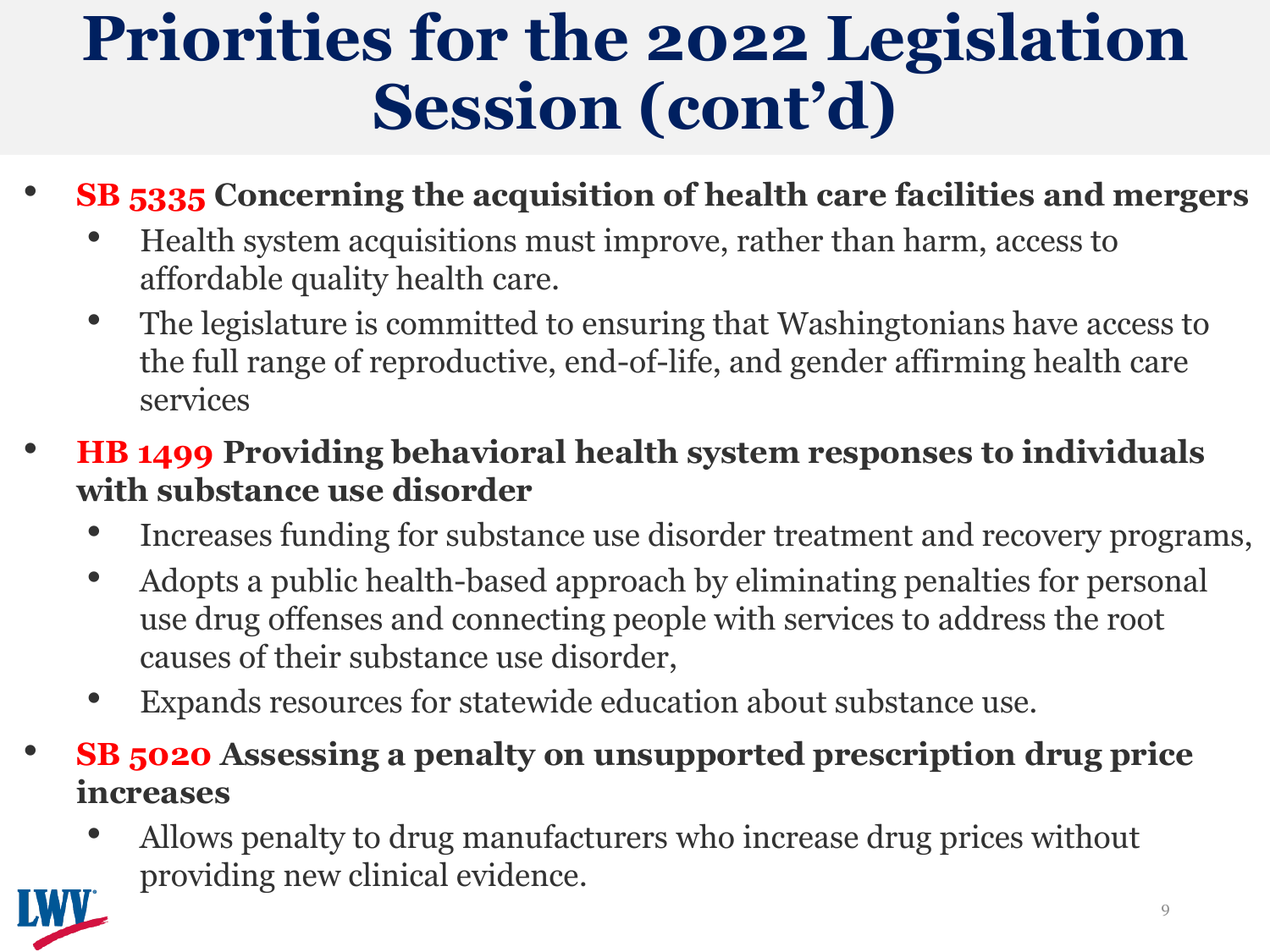## **SB 5142 Establishing the profession of Dental Therapist**

<https://www.wadentalaccess.com/>

Read the BLOG for more information

UPDATE: The Dental Access Task Force has completed their findings on Dec. 1st.

I will attend the WDAC coalition meeting on Dec.  $9<sup>th</sup>$  – and will know more after that.

Possibly the SB 5142 will be amended or revised.

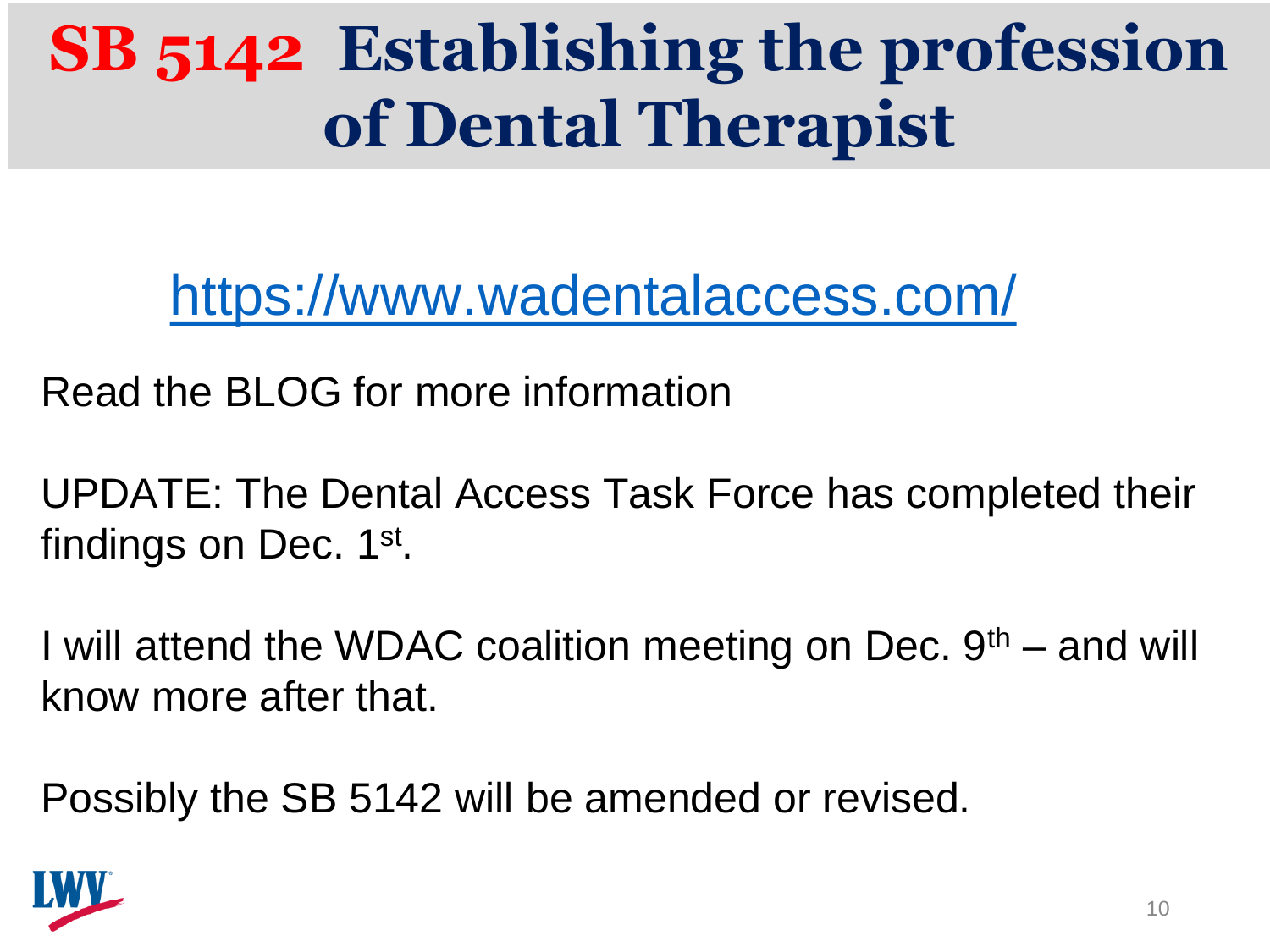# **HB 1141 Increasing access to the Death with Dignity Act**

<https://endoflifewa.org/>

Passed in the House and in the Senate in 2021. Was referred back to House Rules committee, where it was stalled.

Sponsor: Rep. Skyler Rude

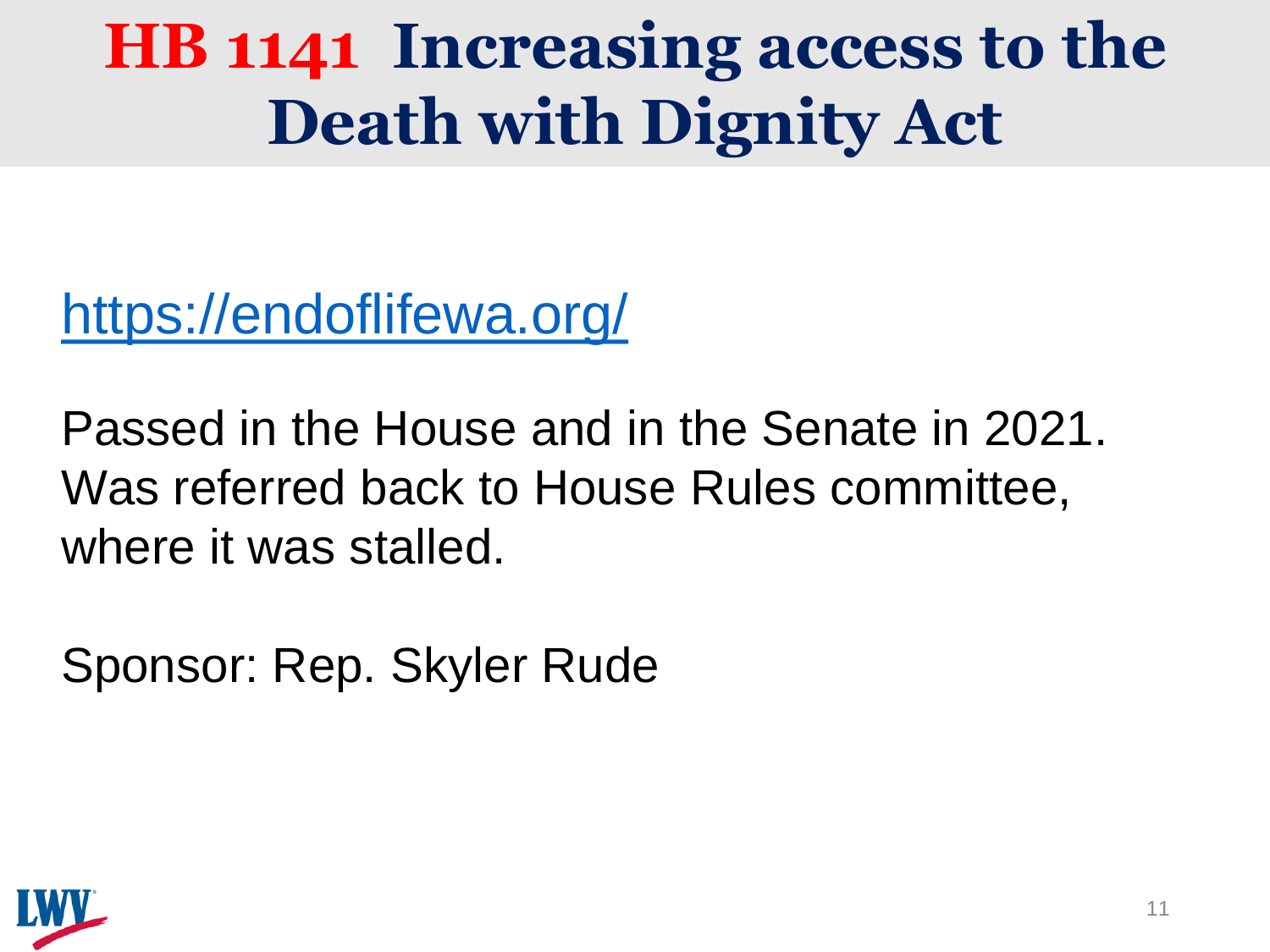# **SB 5335 Concerning the Acquisition of Health Care Facilities and Mergers**

KEEP OUR CARE ACT (KOCA) COALITION

The bill requires a system of oversight to review and approve all health system consolidations before they occur. The bill will ensure that future consolidations do not perpetuate discriminatory restrictions to reproductive, gender-affirming, or end-of-life care or exacerbate affordability barriers. It would also ensure that Washington state's health systems remain robust amid the COVID-19 public health crisis.

Public Virtual Event scheduled for January 5, 2022 at 5:00 PM-6:00 PM

More to come……

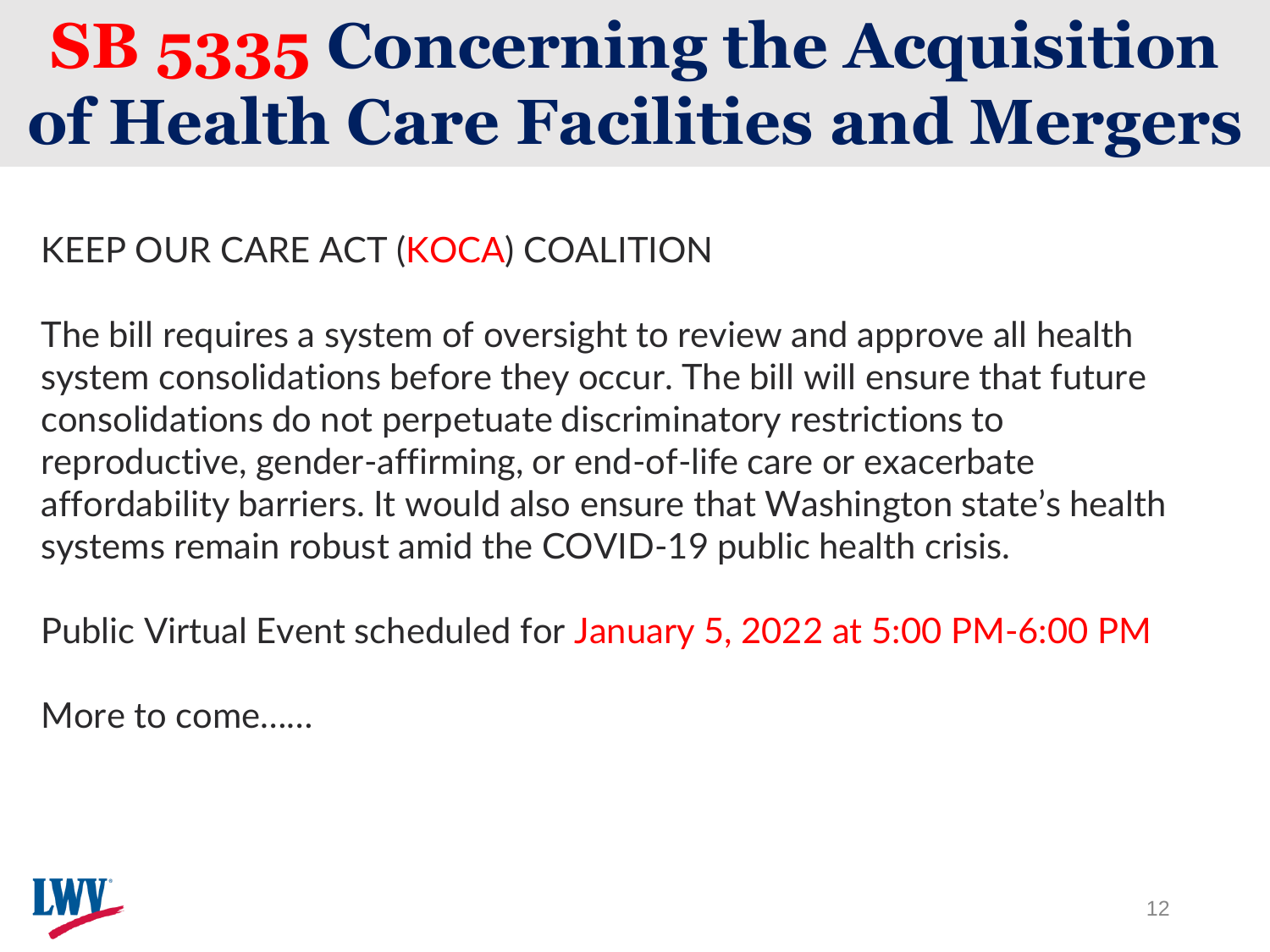# **Healthcare Affinity Group**

- Contact [kabbey48@gmail.com](mailto:kabbey48@gmail.com) to be added to the this group and receive the Zoom link to attend.
- **Background** 
	- Formed September 2020 by Kim Abbey LWVWA Lobby Team Issue Chair for Health Care
	- Network with the local Leagues with health care committees and interested members
	- Meets monthly outside of legislative session and will resume May.7. 2022
- Meetings include external speakers to help us stay up to date
- Health Care in our state and the US is a DEI issue
	- Improved access to health services and affordable medication will improve diversity, equity, and inclusiveness in our state.

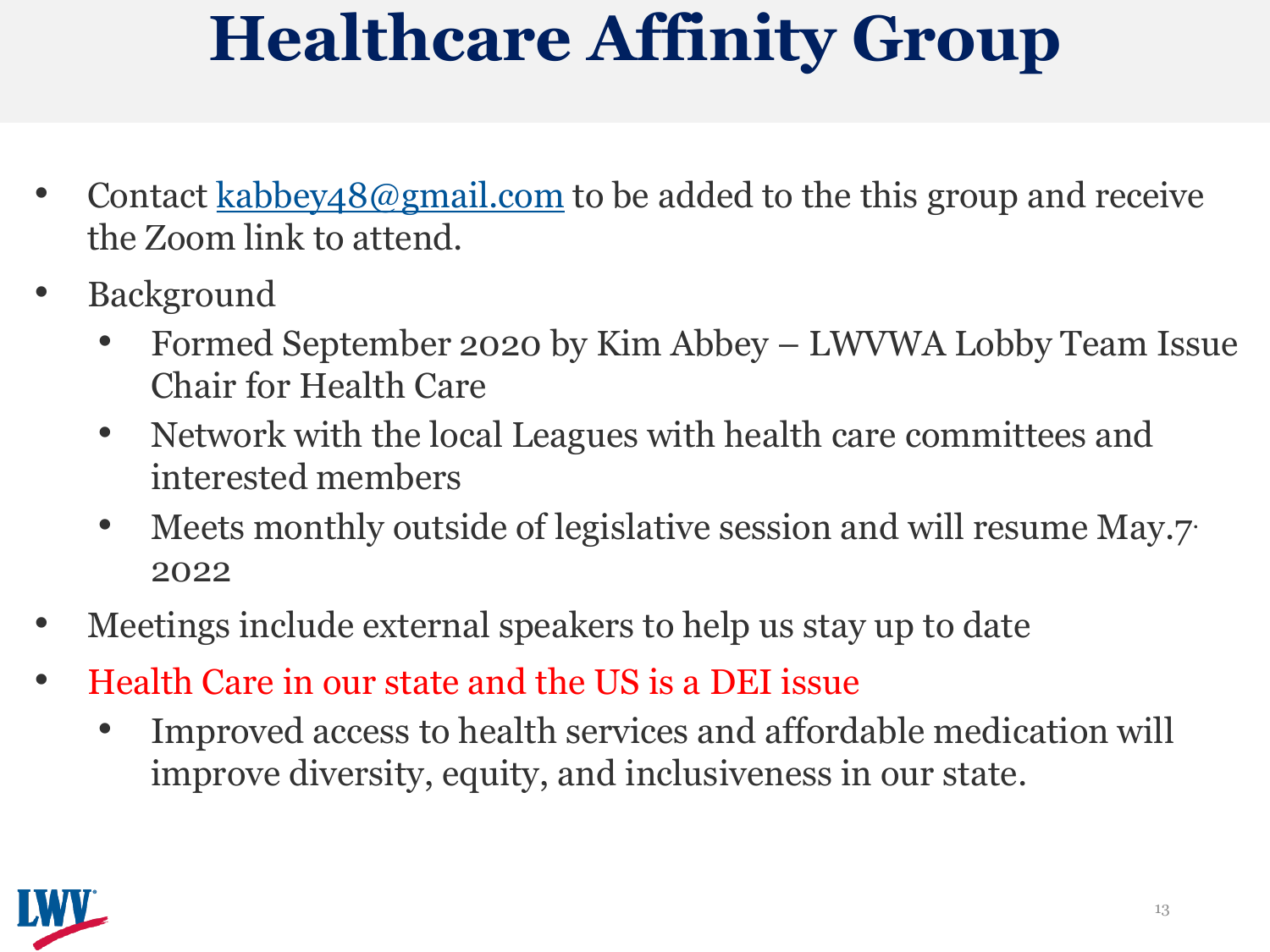## **National Health Care Affinity Group HCR4US**

- LWVUS national Health Care Affinity Group
- Focus is to increase access to health care by Single Payer
- Meets monthly (last Sunday of the month) register at the website above
- Valuable resources research, presentation, and studies on their website - <https://lwvhealthcarereform.org/>

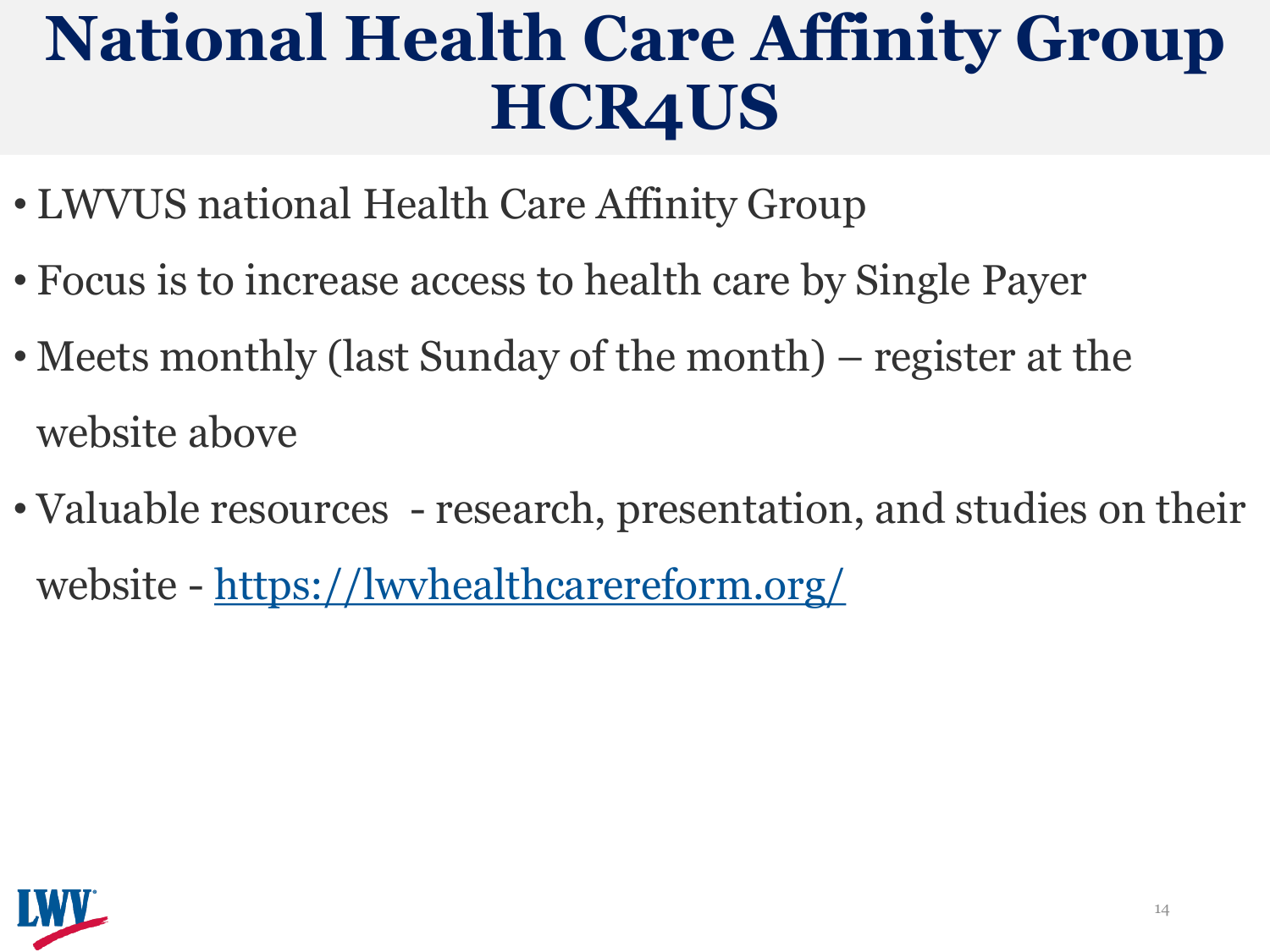# **References (1 of 2)**

- League of Women Voters Health Care Toolkit and HCR4US [https://lwvhealthcarereform.org](https://lwvhealthcarereform.org/)
- Health Care For All Washington <https://www.healthcareforallwa.org/>
- Physicians for a National Health Program (PNHP) National: <https://pnhp.org/> WA State: [https://www.pnhpwashington.org](https://www.pnhpwashington.org/)
- Whole Washington <https://wholewashington.org/whole-washington/>

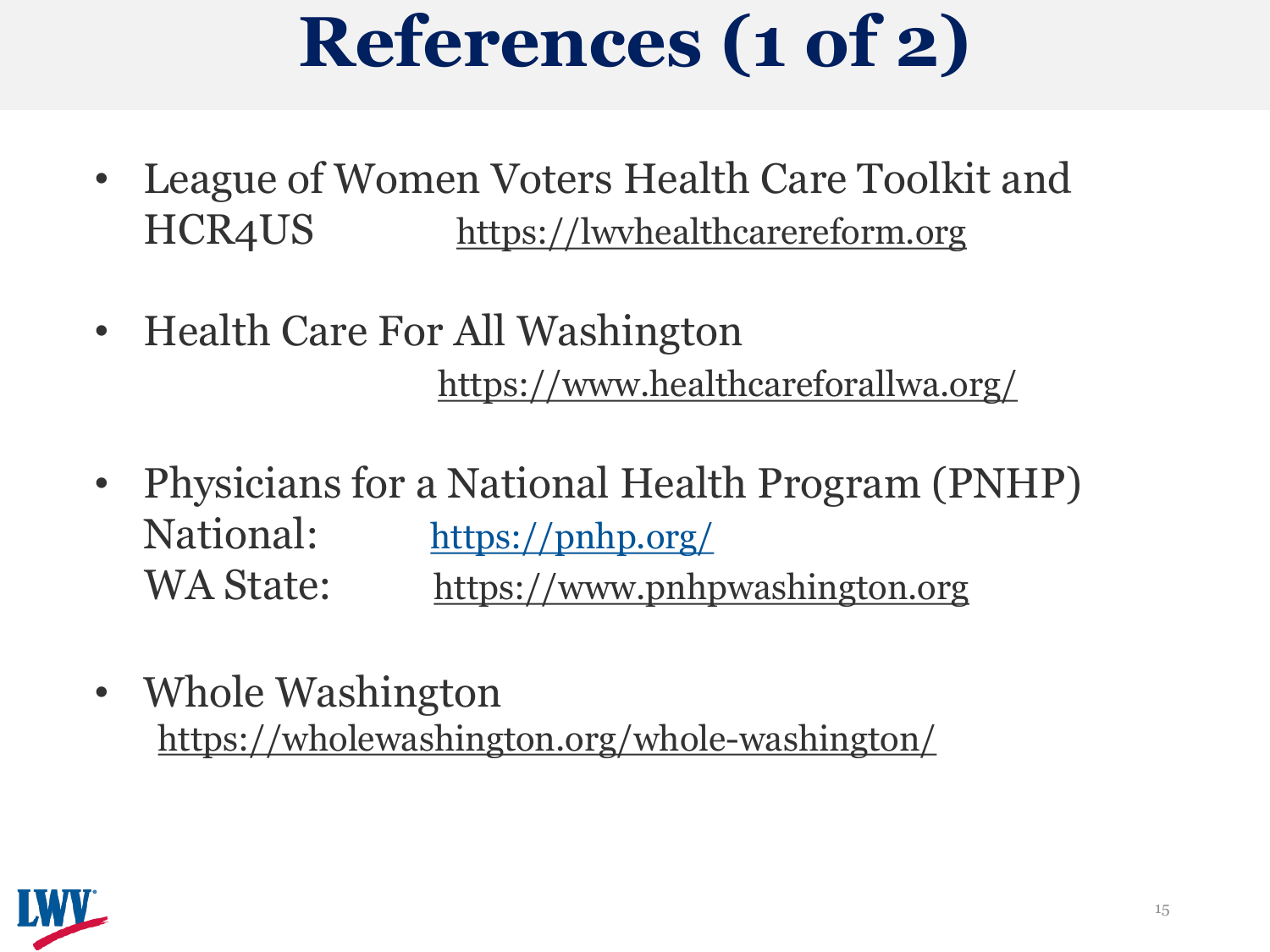# **References (2 of 2)**

- National Nurses United (NNU) Medicare For All <https://www.nationalnursesunited.org/medicare-for-all>
- One Payer States [https://onepayerstates.org](https://onepayerstates.org/)
- Medicare for All Podcasts [https://medicareforallexplained.org](https://medicareforallexplained.org/)
- Healthcare is a Human Right (HCHR) National and Washington [https://healthcareisahumanright.org](https://healthcareisahumanright.org/) [http://www.healthcareisarightwa.org](http://www.healthcareisarightwa.org/)